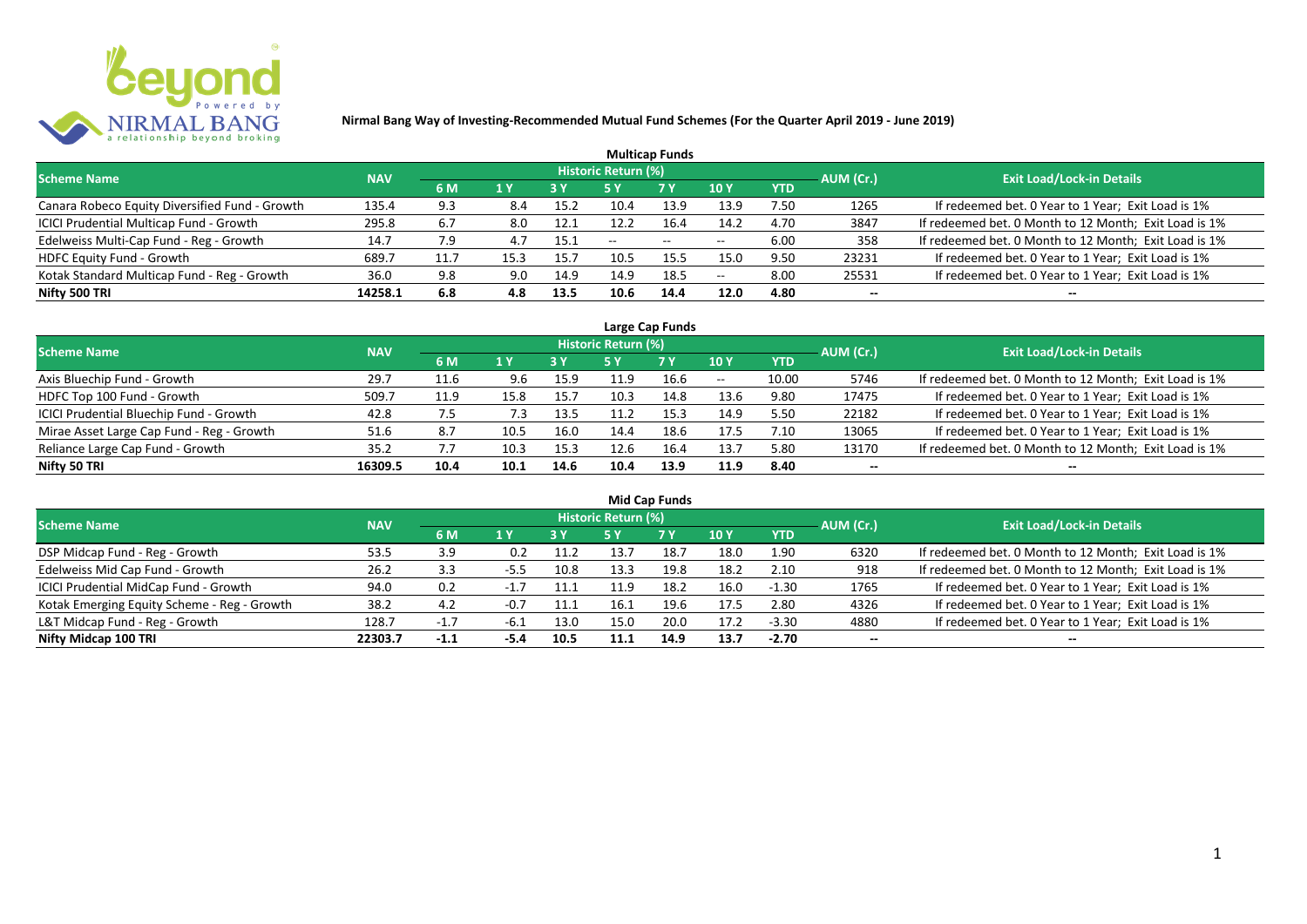

|                                           |            |     |        |      |                            | Large & Midcap |      |            |           |                                                    |
|-------------------------------------------|------------|-----|--------|------|----------------------------|----------------|------|------------|-----------|----------------------------------------------------|
| <b>Scheme Name</b>                        | <b>NAV</b> |     |        |      | <b>Historic Return (%)</b> |                |      |            | AUM (Cr.) | <b>Exit Load/Lock-in Details</b>                   |
|                                           |            | 6 M |        |      |                            | 7 V            | 10 Y | <b>YTD</b> |           |                                                    |
| Canara Robeco Emerging Equities - Growth  | 93.3       | 6.4 |        | 15.2 |                            | 22.3           | 21.4 | 4.80       | 4890      | If redeemed bet. 0 Year to 1 Year; Exit Load is 1% |
| IDFC Core Equity Fund - Reg - Growth      | 44.6       | 2.6 | 0.2    | 11.8 | 10.6                       | 13.7           | 10.7 | 1.10       | 3015      | If redeemed bet. 0 Day to 365 Day; Exit Load is 1% |
| Principal Emerging Bluechip Fund - Growth | 102.5      | 2.8 | $-2.9$ | 13.8 |                            |                | 18.1 | 4.40       | 2236      | If redeemed bet. 0 Year to 1 Year; Exit Load is 1% |
| NIFTY Large Midcap 250 TRI                | 7171.9     | 4.4 | 2.0    | 13.7 | 12.1                       | 16.2           | 13.6 | 2.50       | --        | $- -$                                              |

|                                                |            |     |        |      |                     | <b>Focused Funds</b> |       |            |           |                                                       |
|------------------------------------------------|------------|-----|--------|------|---------------------|----------------------|-------|------------|-----------|-------------------------------------------------------|
| <b>Scheme Name</b>                             | <b>NAV</b> |     |        |      | Historic Return (%) |                      |       |            | AUM (Cr.) | <b>Exit Load/Lock-in Details</b>                      |
|                                                |            | 6 M | 1 V    |      |                     | 7 Y                  | 10Y   | <b>YTD</b> |           |                                                       |
| Axis Focused 25 Fund - Growth                  | 28.2       | 6.7 | 2.0    | 16.4 | 14.2                | $\sim$               | $- -$ | 5.10       | 7978      | If redeemed bet. 0 Month to 12 Month; Exit Load is 1% |
| <b>IDFC Focused Equity Fund - Reg - Growth</b> | 36.5       | 4.9 | $-7.4$ | 12.6 | 8.5                 |                      | 9.3   | 3.60       | 1646      | If redeemed bet. 0 Days to 365 Days; Exit Load is 1%  |
| SBI Focused Equity Fund - Growth               | 142.3      | 9.4 | 7.0    | 14.8 | 14.8                | 17.6                 | 19.2  | 7.60       | 4634      | If redeemed bet. 0 Year to 1 Year; Exit Load is 1%    |
| <b>S&amp;P BSE 500</b>                         | 15144.9    | 6.1 | 3.4    | 12.3 | 9.3                 | 12.9                 | 10.7  | 4.20       | --        | --                                                    |

| <b>Small Cap Funds</b>                         |            |        |         |                     |      |           |            |            |           |                                                    |  |  |  |
|------------------------------------------------|------------|--------|---------|---------------------|------|-----------|------------|------------|-----------|----------------------------------------------------|--|--|--|
| <b>Scheme Name</b>                             | <b>NAV</b> |        |         | Historic Return (%) |      |           |            |            | AUM (Cr.) | <b>Exit Load/Lock-in Details</b>                   |  |  |  |
|                                                |            | 6 M    | 1 Y     |                     | 5 Y  | <b>7Y</b> | 10Y        | <b>YTD</b> |           |                                                    |  |  |  |
| Franklin India Smaller Companies Fund - Growth | 52.6       |        | -8.7    | 7.6                 | 13.7 |           | 18.7       | 0.20       | 7577      | If redeemed bet. 0 Year to 1 Year; Exit Load is 1% |  |  |  |
| HDFC Small Cap Fund - Growth                   | 41.7       | $-0.8$ | $-5.9$  | 15.8                | 14.8 | 18.1      | 16.0       | $-1.90$    | 8403      | If redeemed bet. 0 Year to 1 Year; Exit Load is 1% |  |  |  |
| L&T Emerging Businesses Fund - Reg - Growth    | 23.3       | $-5.4$ | $-10.9$ | 14.7                | 15.0 | $\sim$    | $\sim$ $-$ | $-6.30$    | 6177      | If redeemed bet. 0 Year to 1 Year; Exit Load is 1% |  |  |  |
| Reliance Small Cap Fund - Growth               | 38.9       | $-1.2$ | $-7.3$  | 14.3                | 15.9 | 23.0      | $\sim$ $-$ | $-2.20$    | 8438      | If redeemed bet. 0 Year to 1 Year; Exit Load is 1% |  |  |  |
| SBI Small Cap Fund - Growth                    | 50.5       | 2.0    | $-2.7$  | 15.6                |      | 25.0      | $- -$      | 0.10       | 2188      | If redeemed bet. 0 Year to 1 Year; Exit Load is 1% |  |  |  |
| Nifty Smallcap 100 TRI                         | 7451.3     | $-2.8$ | $-16.3$ | 4.8                 | 4.1  | 10.5      | 10.0       | -4.90      | $- -$     | --                                                 |  |  |  |

#### **ELSS Schemes (Tax Saving u/s 80-C)**

| Scheme Name                                   | <b>NAV</b> |     |        | Historic Return (%) |      |                                                |                          | AUM (Cr.)  | <b>Exit Load/Lock-in Details</b> |       |
|-----------------------------------------------|------------|-----|--------|---------------------|------|------------------------------------------------|--------------------------|------------|----------------------------------|-------|
|                                               |            | 6 M | 1 Y    |                     |      | <b>7Y</b>                                      | 10 <sub>Y</sub>          | <b>YTD</b> |                                  |       |
| Aditya Birla Sun Life Tax Relief 96 - Growth  | 30.5       | 0.8 | $-3.2$ | 11.7                | 13.7 | 17.8                                           | 14.0                     | $-1.30$    | 8913                             | Nil   |
| Axis Long Term Equity Fund - Growth           | 45.2       | 6.7 | 4.5    | 13.9                | 15.0 | 20.2                                           | $\overline{\phantom{a}}$ | 5.30       | 19817                            | Nil   |
| IDFC Tax Advantage (ELSS) Fund - Reg - Growth | 56.2       | 4.ر | $-0.7$ | 13.8                | 13.3 | 17.6                                           | 15.4                     | 4.10       | 2063                             | Nil   |
| Invesco India Tax Plan - Growth               | 50.9       | 5.7 | 1.4    | 12.9                | 13.3 | 17.3                                           | 16.2                     | 3.90       | 870                              | Nil   |
| Mirae Asset Tax Saver Fund - Reg - Growth     | 17.8       | 8.5 | 10.1   | 19.3                | $-$  | $\hspace{0.1mm}-\hspace{0.1mm}-\hspace{0.1mm}$ | $- -$                    | 6.90       | 2112                             | Nil   |
| <b>S&amp;P BSE 200 TRI</b>                    | 5807.6     | 7.4 | 6.6    | 14.0                | 11.0 | 14.6                                           | 12.3                     | 5.50       | $-$                              | $- -$ |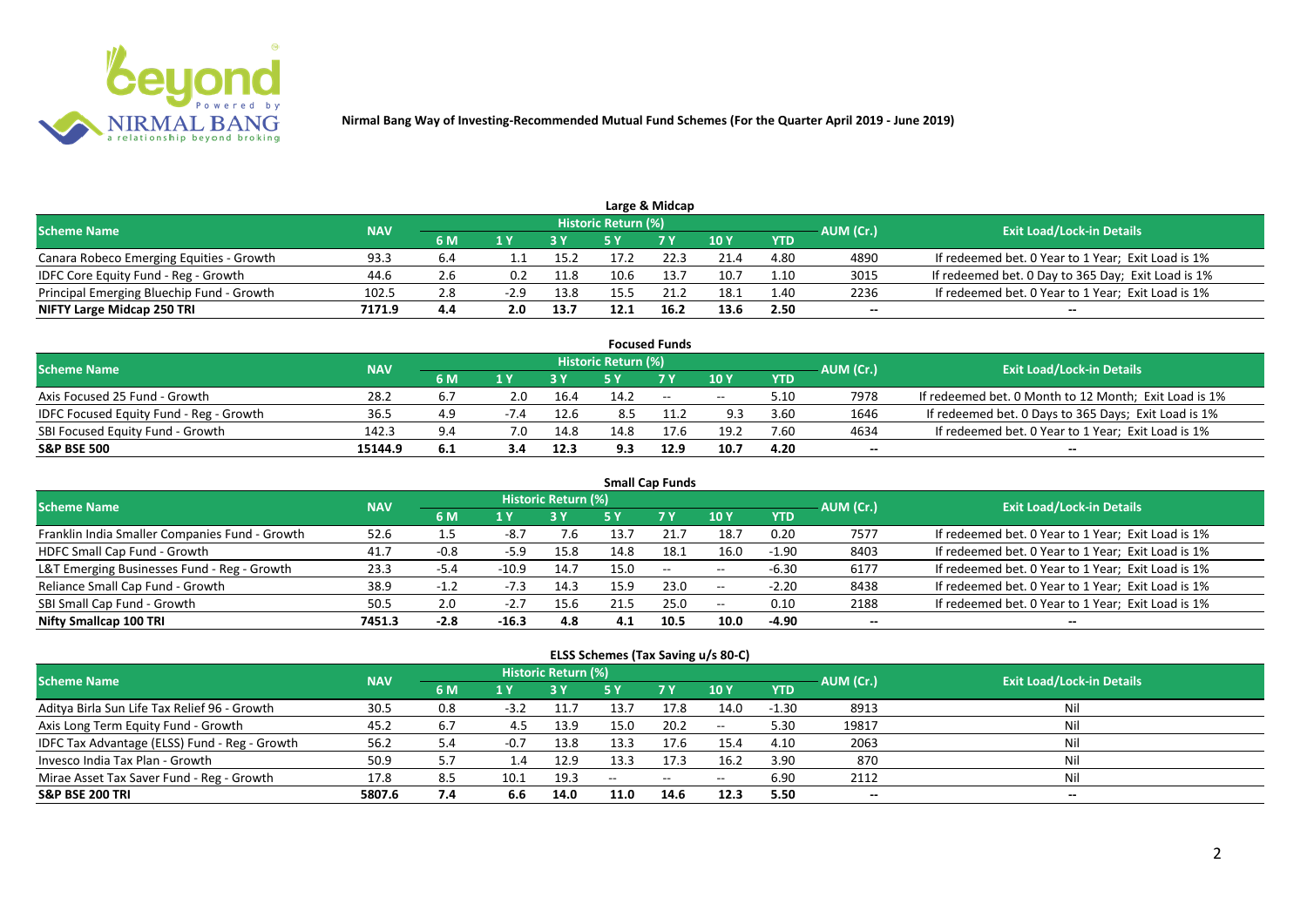

| <b>Contra/Value Fund</b>                  |            |     |     |                     |      |            |                 |            |           |                                                       |  |  |  |
|-------------------------------------------|------------|-----|-----|---------------------|------|------------|-----------------|------------|-----------|-------------------------------------------------------|--|--|--|
| <b>Scheme Name</b>                        | <b>NAV</b> |     |     | Historic Return (%) |      |            |                 |            | AUM (Cr.) | <b>Exit Load/Lock-in Details</b>                      |  |  |  |
|                                           |            | 6 M | 1 V |                     |      | <b>7 V</b> | 10 <sub>Y</sub> | <b>YTD</b> |           |                                                       |  |  |  |
| Kotak India EQ Contra Fund - Reg - Growth | 52.7       |     |     | 15.2                |      | 14.7       | 13.1            | 5.40       | 853       | If redeemed bet. 0 Year to 1 Year; Exit Load is 1%    |  |  |  |
| Tata Equity P/E Fund - Reg - Growth       | 133.5      |     |     | 14.3                | 13.0 | 17.5       | 15.8            | 1.90       | 5602      | If redeemed bet. 0 Month to 12 Month; Exit Load is 1% |  |  |  |
| UTI Value Opportunities Fund - Growth     | 60.6       |     |     | 9.7                 |      | 11.8       | 12.3            | 3.70       | 4571      | If redeemed bet. 0 Year to 1 Year; Exit Load is 1%    |  |  |  |
| Nifty 500 TRI                             | 14258.1    | 6.8 | 4.8 | 13.5                | 10.6 | 14.4       | 12.0            | 4.80       | --        | $- -$                                                 |  |  |  |

| Sector/Thematic                                                           |            |        |        |                            |      |           |                          |            |           |                                                    |  |  |  |
|---------------------------------------------------------------------------|------------|--------|--------|----------------------------|------|-----------|--------------------------|------------|-----------|----------------------------------------------------|--|--|--|
| <b>Scheme Name</b>                                                        | <b>NAV</b> |        |        | <b>Historic Return (%)</b> |      |           |                          |            | AUM (Cr.) | <b>Exit Load/Lock-in Details</b>                   |  |  |  |
|                                                                           |            | 6 M    | 1 Y    | <b>3 Y</b>                 | 5 Y  | <b>7Y</b> | <b>10Y</b>               | <b>YTD</b> |           |                                                    |  |  |  |
| Canara Robeco Consumer Trends Fund - Reg - Growth                         | 39.0       | 5.7    | 4.5    | 14.9                       | 14.7 | 17.1      | $\sim$ $\sim$            | 3.70       | 335       | If redeemed bet. 0 Year to 1 Year; Exit Load is 1% |  |  |  |
| Mirae Asset Great Consumer Fund - Growth                                  | 34.2       | 1.4    | 3.8    | 16.2                       | 14.2 | 17.6      | $\overline{\phantom{a}}$ | $-0.30$    | 777       | If redeemed bet. 0 Year to 1 Year; Exit Load is 1% |  |  |  |
| <b>ICICI Prudential Technology Fund - Growth</b>                          | 58.9       | 6.4    | 7.3    | 12.2                       | 12.4 | 18.1      | 20.8                     | 4.00       | 456       | If redeemed bet. 0 Day to 15 Day; Exit Load is 1%  |  |  |  |
| Reliance Pharma Fund - Growth                                             | 139.3      | $-5.4$ | $-4.2$ | 2.7                        | 8.5  | 13.6      | 18.3                     | $-6.90$    | 2492      | If redeemed bet. 0 Year to 1 Year; Exit Load is 1% |  |  |  |
| ICICI Prudential Banking and Financial Services Fund -<br>Retail - Growth | 67.4       | 13.0   | 14.6   | 20.3                       | 17.1 | 21.8      | 19.2                     | 10.80      | 3299      | If redeemed bet. 0 Day to 15 Day; Exit Load is 1%  |  |  |  |
| Reliance Banking Fund - Growth                                            | 292.0      | 12.1   | 9.3    | 19.0                       | 14.4 | 17.8      | 17.3                     | 10.30      | 3203      | If redeemed bet. 0 Year to 1 Year; Exit Load is 1% |  |  |  |
| Nifty 500 TRI                                                             | 14258.1    | 6.8    | 4.8    | 13.5                       | 10.6 | 14.4      | 12.0                     | 4.80       | $- -$     | $\overline{\phantom{a}}$                           |  |  |  |

| <b>Dynamic Asset Allocation Funds</b>            |            |     |      |                            |                          |           |            |            |           |                                                         |  |  |  |
|--------------------------------------------------|------------|-----|------|----------------------------|--------------------------|-----------|------------|------------|-----------|---------------------------------------------------------|--|--|--|
| <b>Scheme Name</b>                               | <b>NAV</b> |     |      | <b>Historic Return (%)</b> |                          |           |            |            |           | <b>Exit Load/Lock-in Details</b>                        |  |  |  |
|                                                  |            | 6 M | 1 Y  |                            | <b>5 Y</b>               | <b>7Y</b> | <b>10Y</b> | <b>YTD</b> | AUM (Cr.) |                                                         |  |  |  |
| ICICI Prudential Balanced Advantage Fund - Reg - | 35.9       |     | 7.5  | 10.2                       | 10.2                     | 13.7      | 13.1       | 4.50       | 29105     | If redeemed bet. 0 Year to 1 Year; Exit Load is 1%      |  |  |  |
| Growth                                           |            | 5.6 |      |                            |                          |           |            |            |           |                                                         |  |  |  |
| Invesco India Dynamic Equity Fund - Growth       | 29.2       | 7.0 | 1.9  | 10.9                       | 9.9                      | 13.9      | 12.8       | 5.90       | 995       | If redeemed bet. 0 Month to 3 Month; Exit Load is 0.25% |  |  |  |
| SBI Dynamic Asset Allocation Fund - Reg - Growth | 13.4       | 2.1 | 2.4  | 8.0                        | $\overline{\phantom{a}}$ | $\sim$    | $- -$      | 2.00       | 669       | If redeemed bet. 0 Month to 12 Month; Exit Load is 1%   |  |  |  |
| NIFTY 50 Hybrid Composite Debt 65:35 Index       | 10084.6    | 8.9 | 10.4 | 12.4                       | 10.1                     | 12.2      | 10.7       | 7.60       | --        | --                                                      |  |  |  |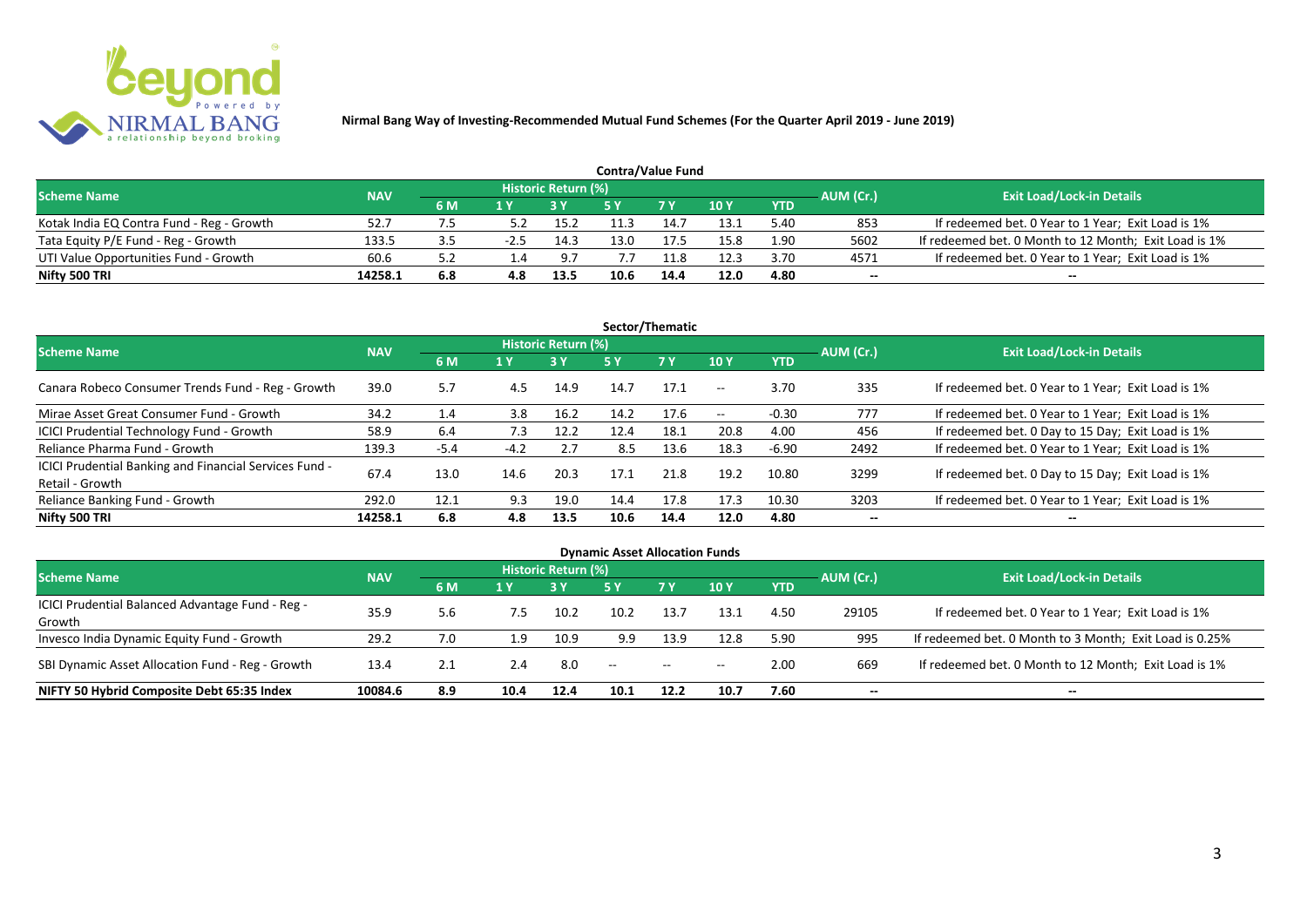

| <b>Hybrid Aggressive</b>                        |            |     |        |                            |      |       |                 |            |           |                                                       |  |  |  |
|-------------------------------------------------|------------|-----|--------|----------------------------|------|-------|-----------------|------------|-----------|-------------------------------------------------------|--|--|--|
| <b>Scheme Name</b>                              | <b>NAV</b> |     |        | <b>Historic Return (%)</b> |      |       |                 |            | AUM (Cr.) | <b>Exit Load/Lock-in Details</b>                      |  |  |  |
|                                                 |            | 6 M | 1 Y    |                            | 5 Y  | 7Y    | 10 <sub>Y</sub> | <b>YTD</b> |           |                                                       |  |  |  |
| HDFC Hybrid Equity Fund - Growth                | 54.5       | 7.4 | 7.6    | 10.4                       | 7.0  |       | 11.4            | 6.10       | 22665     | If redeemed bet. 0 Year to 1 Year; Exit Load is 1%    |  |  |  |
| ICICI Prudential Equity & Debt Fund - Growth    | 135.5      |     | 8.7    | 12.8                       | 12.0 | 16.0  | 15.1            | 5.80       | 26036     | If redeemed bet. 0 Year to 1 Year; Exit Load is 1%    |  |  |  |
| Mirae Asset Hybrid - Equity Fund - Reg - Growth | 15.0       | 7.9 | 10.5   | 13.4                       | $-$  | $- -$ | $-$             | 6.80       | 2038      | If redeemed bet. 0 Year to 1 Year; Exit Load is 1%    |  |  |  |
| Reliance Equity Hybrid Fund - Growth            | 54.0       | 3.5 | $-0.7$ | 9.7                        | 10.3 | 13.7  | 12.9            | 2.10       | 11257     | If redeemed bet. 0 Month to 12 Month; Exit Load is 1% |  |  |  |
| Canara Robeco Equity Hybrid Fund - Growth       | 160.2      | 7.8 | 8.2    | 12.4                       |      | 14.3  | 13.8            | 6.40       | 2242      | If redeemed bet. 0 Year to 1 Year; Exit Load is 1%    |  |  |  |
| NIFTY 50 Hybrid Composite Debt 65:35 Index      | 10084.6    | 8.9 | 10.4   | 12.4                       | 10.1 | 12.2  | 10.7            | 7.60       | $- -$     | $- -$                                                 |  |  |  |

| <b>Arbitrage Fund</b>                      |            |     |     |                     |     |                |     |            |           |                                                         |  |  |  |
|--------------------------------------------|------------|-----|-----|---------------------|-----|----------------|-----|------------|-----------|---------------------------------------------------------|--|--|--|
| <b>Scheme Name</b>                         | <b>NAV</b> |     |     | Historic Return (%) |     |                |     |            | AUM (Cr.) | <b>Exit Load/Lock-in Details</b>                        |  |  |  |
|                                            |            | 4 M | 3M  | 6 M                 |     | 2 <sup>Y</sup> |     | <b>YTD</b> |           |                                                         |  |  |  |
| IDFC Arbitrage Fund - Reg - Growth         | 23.7       |     |     | 6.6                 | 6.6 |                |     | 6.80       | 4643      | If redeemed bet. 0 Month to 1 Month; Exit Load is 0.25% |  |  |  |
| Kotak Equity Arbitrage Fund - Reg - Growth | 26.8       |     | 7.3 | 6.5                 | 6.5 | 6.3            | 6.3 | 6.50       | 13360     | If redeemed bet. 0 Day to 30 Day; Exit Load is 0.25%    |  |  |  |
| Reliance Arbitrage Fund - Growth           | 19.3       |     |     | 6.6                 | 6.6 | b.5            | 6.4 | 6.80       | 8535      | If redeemed bet. 0 Month to 1 Month; Exit Load is 0.25% |  |  |  |

|                                          |            |     |            |                     |                          | <b>Equity Saver</b>      |       |            |           |                                                       |
|------------------------------------------|------------|-----|------------|---------------------|--------------------------|--------------------------|-------|------------|-----------|-------------------------------------------------------|
| <b>Scheme Name</b>                       | <b>NAV</b> |     |            | Historic Return (%) |                          |                          |       |            | AUM (Cr.) | <b>Exit Load/Lock-in Details</b>                      |
|                                          |            | 6 M | 1 V        |                     |                          | <b>7Y</b>                | 10Y   | <b>YTD</b> |           |                                                       |
| Axis Equity Saver Fund - Reg - Growth    | 12.9       | 5.1 | <b>b.3</b> | 8.5                 | $\overline{\phantom{a}}$ | $\sim$                   | $- -$ | 4.40       | 769       | If redeemed bet. 0 Month to 12 Month; Exit Load is 1% |
| HDFC Equity Savings Fund - Growth        | 37.2       |     | 7.0        | 10.5                | 8.3                      |                          | 9.7   | 4.70       | 5614      | If redeemed bet. 0 Year to 1 Year; Exit Load is 1%    |
| Kotak Equity Savings Fund - Reg - Growth | 14.3       | 4.2 |            | 8.4                 | $- -$                    | $\overline{\phantom{a}}$ | $- -$ | 3.40       | 2158      | If redeemed bet. 0 Year to 1 Year; Exit Load is 1%    |
| CRISIL Hybrid 50+50 - Moderate Index*    | $- -$      | --  | $-$        | $- -$               | --                       | --                       | $- -$ | $- -$      | $- -$     | $- -$                                                 |

| <b>Liquid Funds</b>                            |            |     |     |                            |     |                          |            |                 |                          |                                  |  |  |  |  |
|------------------------------------------------|------------|-----|-----|----------------------------|-----|--------------------------|------------|-----------------|--------------------------|----------------------------------|--|--|--|--|
| <b>Scheme Name</b>                             | <b>NAV</b> |     |     | <b>Historic Return (%)</b> |     |                          | <b>YTM</b> | Avg.            | AUM (Cr.)                | <b>Exit Load/Lock-in Details</b> |  |  |  |  |
|                                                |            | 1 W | 2 W | 1 M                        | 3 M | 1Y                       |            | <b>Maturity</b> |                          |                                  |  |  |  |  |
| Axis Liquid Fund - Growth                      | 2099.1     | 6.5 | 6.6 | 6.8                        | 7.3 |                          | 6.8        | 0.10            | 32993                    | Nil                              |  |  |  |  |
| Franklin India Liquid Fund - Super IP - Growth | 2834.7     | 6.1 | 6.3 | 6.8                        | 7.4 | 7.6                      |            | 0.06            | 12783                    | Nil                              |  |  |  |  |
| Kotak Liquid Scheme - Reg - Growth             | 3833.5     | 6.0 | 6.3 | 6.7                        | 7.1 | 7.4                      | 6.8        | 0.10            | 31694                    | Nil                              |  |  |  |  |
| Reliance Liquid Fund - Growth                  | 4616.0     | 6.7 | 6.8 |                            | 7.5 | 7.6                      | 7.2        | 0.10            | 31841                    | Nil                              |  |  |  |  |
| UTI Liquid Cash Plan - Reg - Growth            | 3100.6     | 6.7 | 6.7 | 7.0                        |     |                          | 7.0        | 0.10            | 43477                    | Nil                              |  |  |  |  |
| <b>CRISIL Liquid Fund Index</b>                | $- -$      | 5.8 | 6.3 | 6.9                        | 7.3 | $\overline{\phantom{a}}$ | $- -$      | --              | $\overline{\phantom{a}}$ | $- -$                            |  |  |  |  |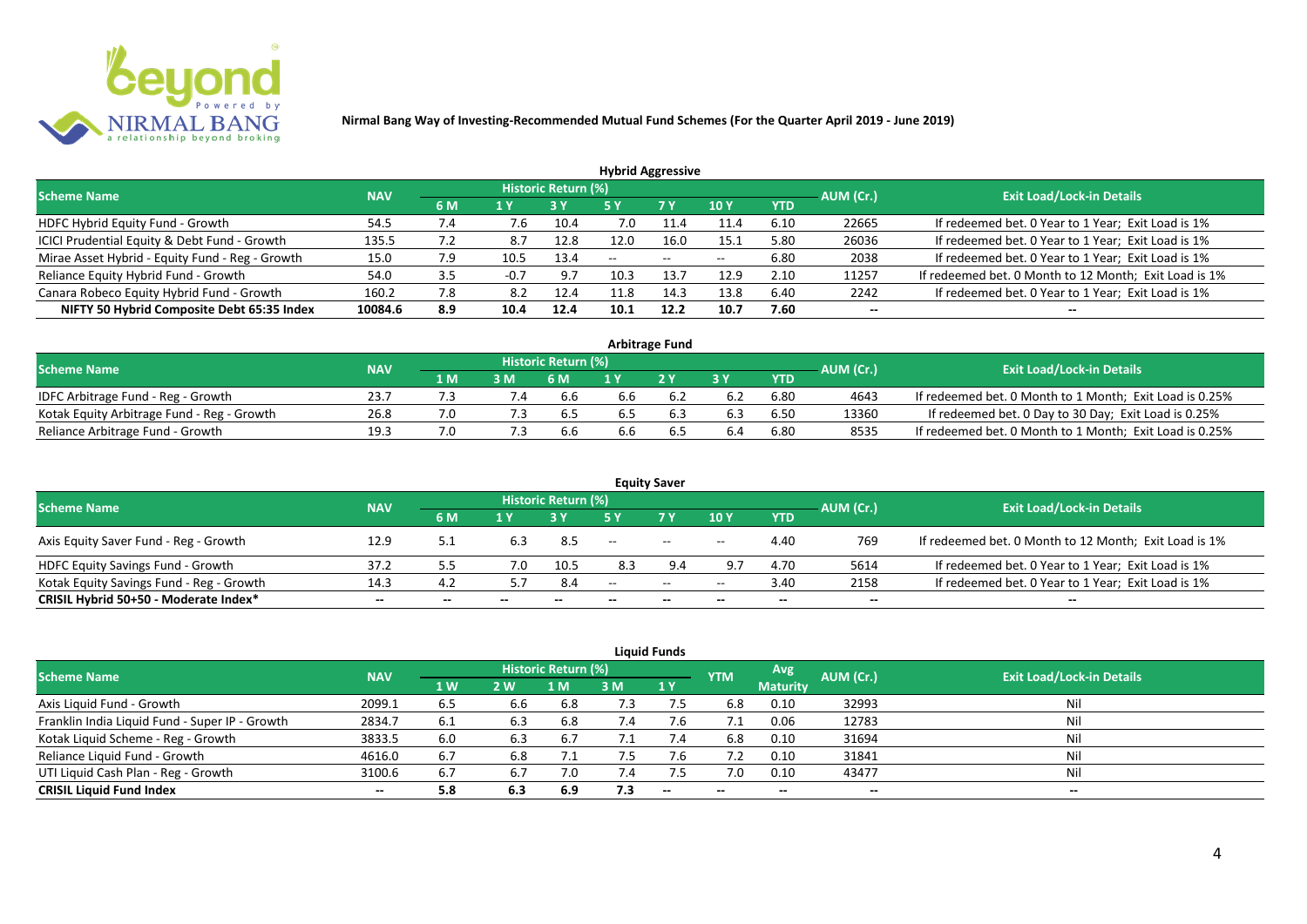

|                                                   |            |     |     |                            |     | Ultra Short Fund  |                          |                 |           |                                  |
|---------------------------------------------------|------------|-----|-----|----------------------------|-----|-------------------|--------------------------|-----------------|-----------|----------------------------------|
| <b>Scheme Name</b>                                | <b>NAV</b> |     |     | <b>Historic Return (%)</b> |     |                   | <b>YTM</b>               | Avg             | AUM (Cr.) | <b>Exit Load/Lock-in Details</b> |
|                                                   |            | 1 M | 3M  | 6 M                        |     | 3Y                |                          | <b>Maturity</b> |           |                                  |
| Aditya Birla Sun Life Savings Fund - Reg - Growth | 376.1      | 7.9 | 8.7 | 8.8                        | 8.6 | 8.0               | 8.1                      | 0.55            | 15788     | Nil                              |
| HDFC Ultra Short Term Fund - Reg - Growth         | 10.6       |     |     | 8.3                        | $-$ | $- -$             | د. ا                     | 0.41            | 6196      | Nil                              |
| IDFC Ultra Short Term Fund - Reg - Growth         | 10.8       | 7.7 | 8.4 | 8.5                        | $-$ | $\hspace{0.05cm}$ | 7.0                      | 0.37            | 2549      | Nil                              |
| Kotak Savings Fund - Reg - Growth                 | 30.5       | 7.5 | 7.9 | 8.3                        | 8.1 | 7.4               |                          | 0.47            | 13037     | Nil                              |
| SBI Magnum Ultra Short Duration Fund - Growth     | 4217.3     | 7.3 | 7.9 | 8.2                        | 8.3 | 7.4               | 7.4                      | 0.49            | 8691      | Nil                              |
| <b>NIFTY Ultra Short Duration Debt Index</b>      | 3853.3     | 7.8 | 8.2 | 8.3                        | 8.4 | 7.6               | $\overline{\phantom{a}}$ | $- -$           | --        | $- -$                            |

|                                                            |            |                |     |                     | <b>Money Market Fund</b> |           |                          |                 |           |                                  |
|------------------------------------------------------------|------------|----------------|-----|---------------------|--------------------------|-----------|--------------------------|-----------------|-----------|----------------------------------|
| <b>Scheme Name</b>                                         | <b>NAV</b> |                |     | Historic Return (%) |                          |           | <b>YTM</b>               | Avg             | AUM (Cr.) | <b>Exit Load/Lock-in Details</b> |
|                                                            |            | 1 <sub>M</sub> | 3 M | 6 M                 | 1 Y                      | <b>3Y</b> |                          | <b>Maturity</b> |           |                                  |
| Aditya Birla Sun Life Money Manager Fund - Reg -<br>Growth | 254.9      | 7.9            | 8.4 | -8.4                | 8.5                      | 7.5       | 7.2                      | 0.59            | 11117     | Nil                              |
| ICICI Prudential Money Market Fund - Reg - Growth          | 263.4      | 7.7            | 8.1 | 8.3                 | 8.2                      | 7.3       | 7.2                      | 0.47            | 8992      | Nil                              |
| Reliance Money Market Fund - Growth                        | 2875.3     | 7.8            | 8.5 | 8.5                 | 8.5                      | 7.4       | 7.1                      | 0.46            | 3278      | Nil                              |
| UTI Money Market Fund - Reg - Growth                       | 2137.2     | 7.6            | 8.3 | 8.4                 | 8.4                      | 7.4       |                          | 0.47            | 7578      | Nil                              |
| <b>CRISIL Liquid Fund Index</b>                            | $- -$      | 6.9            | 7.3 | $-$                 | --                       | $- -$     | $\overline{\phantom{a}}$ | $- -$           | $- -$     | $- -$                            |

|                                                 |            |      |     |                            |     | <b>Short Term Fund</b> |            |                 |           |                                                      |
|-------------------------------------------------|------------|------|-----|----------------------------|-----|------------------------|------------|-----------------|-----------|------------------------------------------------------|
| <b>Scheme Name</b>                              | <b>NAV</b> |      |     | <b>Historic Return (%)</b> |     |                        | <b>YTM</b> | <b>Avg</b>      | AUM (Cr.) | <b>Exit Load/Lock-in Details</b>                     |
|                                                 |            | 1 M  | 3M  | 6 M                        |     | 73 Y                   |            | <b>Maturity</b> |           |                                                      |
| Franklin India STIP - Growth                    | 4024.1     |      | 3.8 | 6.3                        |     | 8.8                    | 11.3       | 3.07            | 13368     | If redeemed bet. 0 Year to 1 Year; Exit Load is 0.5% |
| HDFC Short Term Debt Fund - Growth              | 21.0       | 10.2 | 8.8 | 9.1                        | 8.8 |                        | 7.9        | 2.08            | 7956      |                                                      |
| IDFC Bond Fund - Short Term Plan - Reg - Growth | 38.7       | 8.3  | 8.3 | 9.7                        | 9.2 |                        |            | 1.99            | 7525      | Nil                                                  |
| Kotak Bond Short Term Plan - Reg - Growth       | 35.5       | 11.7 | 9.3 | 9.7                        | 8.9 |                        | 8.0        | 2.74            | 8993      | Nil                                                  |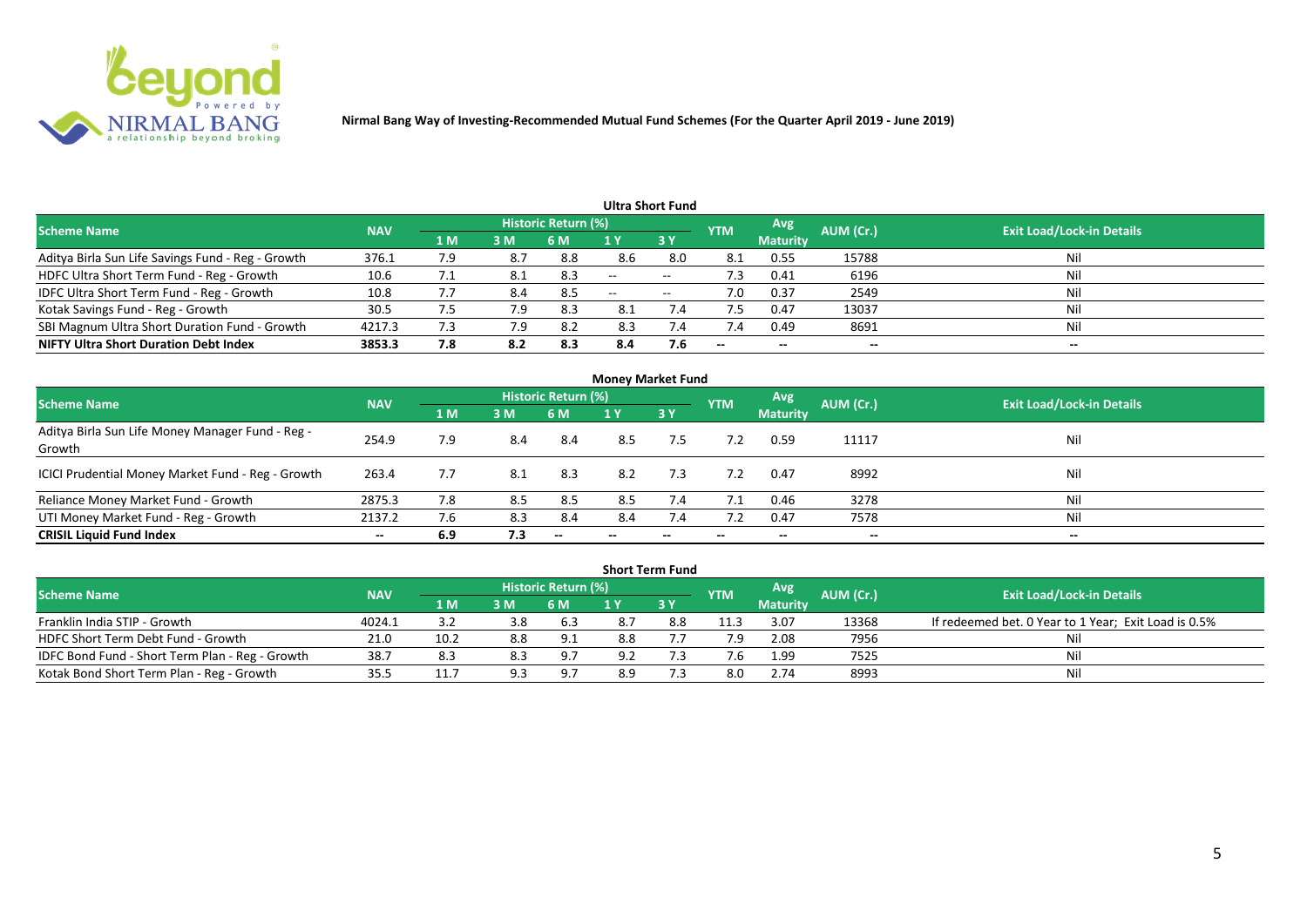

|                                              |            |          |       |                     |        | <b>Low Duration Fund</b> |            |                 |           |                                                                         |
|----------------------------------------------|------------|----------|-------|---------------------|--------|--------------------------|------------|-----------------|-----------|-------------------------------------------------------------------------|
| <b>Scheme Name</b>                           | <b>NAV</b> |          |       | Historic Return (%) |        |                          | <b>YTM</b> | Avg             | AUM (Cr.) | <b>Exit Load/Lock-in Details</b>                                        |
|                                              |            | /1 M     | 3M    | 6 M                 |        | 3Y                       |            | <b>Maturity</b> |           |                                                                         |
| DSP Low Duration Fund - Reg - Growth         | 13.6       | $-10.1$  | 0.2   | -4.5                | 6.2    | 6.7                      | 7.6        | 0.80            | 2601      | Nil                                                                     |
| Franklin India Low Duration Fund - Growth    | 21.9       | 3.8      | 4.6   | 7.4                 | 8.3    | 8.6                      | 10.9       | 1.09            | 6920      | If redeemed bet. 0 Months to 3 Months; Exit Load is 0.5%                |
| <b>IDFC Low Duration Fund - Reg - Growth</b> | 27.0       |          | 8.2   | 8.5                 | 8.3    | .b                       | 7.3        | 0.80            | 3571      | Nil                                                                     |
|                                              |            |          |       |                     |        |                          |            |                 |           | If redeemed bet. 0 Month to 3 Month; Exit Load is 3%, If redeemed       |
| UTI Treasury Advantage Fund - Reg - Growth   | 2324.2     | $-122.4$ | -38.6 | $-15.7$             | $-4.3$ | 3.4                      | 9.6        | 1.22            |           | 3048 bet. 3 Month to 6 Month; Exit Load is 2%, If redeemed bet. 6 Month |
|                                              |            |          |       |                     |        |                          |            |                 |           | to 1 Year; Exit Load is 1%                                              |
|                                              |            |          |       |                     |        |                          |            |                 |           |                                                                         |

| <b>Banking &amp; PSU Bond Funds</b>            |            |      |         |                     |      |    |            |          |           |                                  |  |  |  |  |
|------------------------------------------------|------------|------|---------|---------------------|------|----|------------|----------|-----------|----------------------------------|--|--|--|--|
| <b>Scheme Name</b>                             | <b>NAV</b> |      |         | Historic Return (%) |      |    | <b>YTM</b> | Avg.     | AUM (Cr.) | <b>Exit Load/Lock-in Details</b> |  |  |  |  |
|                                                |            | 1 M  | 3M      | 6 M                 |      | 3Y |            | Maturity |           |                                  |  |  |  |  |
| HDFC Banking and PSU Debt Fund - Reg - Growth  | 15.3       | 10.2 | ດ າ     | 9.8                 | 9.4  |    | 8.3        | 2.68     | 3123      | Nil                              |  |  |  |  |
| Kotak Banking and PSU Debt Fund - Reg - Growth | 43.4       | 16.4 | 12.1    | 11.2                | 10.1 |    |            | 4.61     | 1617      | Nil                              |  |  |  |  |
| UTI Banking & PSU Debt Fund - Reg - Growth     | 14.4       | 16.5 | $-16.1$ | $-7.9$              |      |    |            | 4.36     | 175       | Nil                              |  |  |  |  |

| <b>Corporate Bond Funds</b>                 |            |      |      |                            |      |     |            |                 |           |                                  |  |  |  |
|---------------------------------------------|------------|------|------|----------------------------|------|-----|------------|-----------------|-----------|----------------------------------|--|--|--|
| <b>Scheme Name</b>                          | <b>NAV</b> |      |      | <b>Historic Return (%)</b> |      |     | <b>YTM</b> | Avg             | AUM (Cr.) | <b>Exit Load/Lock-in Details</b> |  |  |  |
|                                             |            | 1 M. | 3 M  | 6 M                        |      | 3 Y |            | <b>Maturity</b> |           |                                  |  |  |  |
| Franklin India Corporate Debt Fund - Growth | 67.8       |      | 11.6 | 10.7                       | 10.4 | 8.9 | 10.1       | 4.43            | 870       | Nil                              |  |  |  |
| HDFC Corporate Bond Fund - Growth           | 21.3       | 13.8 | 10.6 | 11.1                       | 10.1 |     |            | 3.89            | 12321     | Nil                              |  |  |  |
| Kotak Corporate Bond Fund - Std - Growth    | 2520.5     | 8.2  | ۹R   | 9.6                        | 8.9  |     |            | 1.60            | 2037      | Nil                              |  |  |  |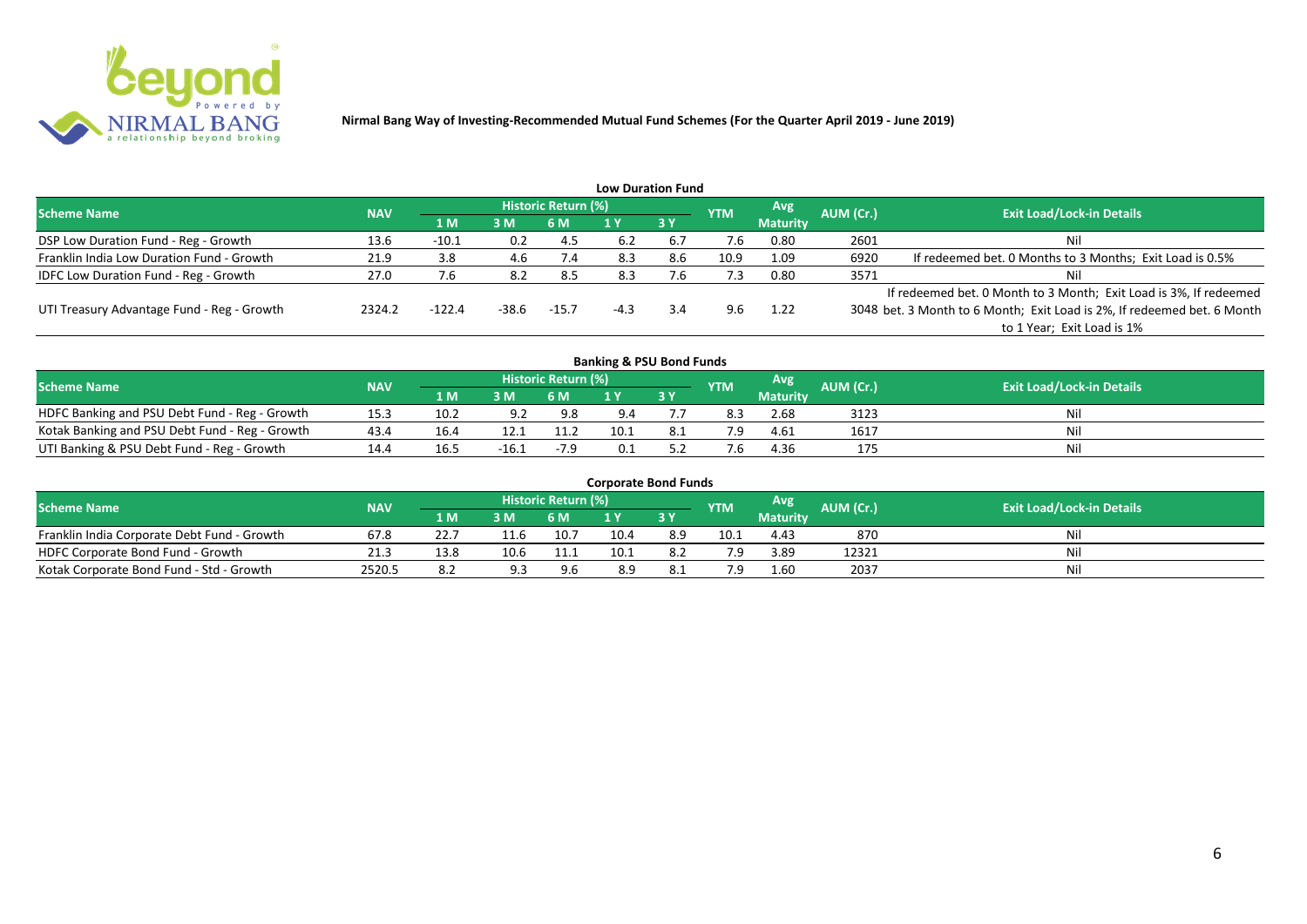

|                                           |            |        |        |                     |     | <b>Credit Risk Funds</b> |            |                 |           |                                                                       |
|-------------------------------------------|------------|--------|--------|---------------------|-----|--------------------------|------------|-----------------|-----------|-----------------------------------------------------------------------|
| <b>Scheme Name</b>                        | <b>NAV</b> |        |        | Historic Return (%) |     |                          | <b>YTM</b> | Avg.            | AUM (Cr.) | <b>Exit Load/Lock-in Details</b>                                      |
|                                           |            | 1 M    | 3M     | 6 M                 |     | 3 Y                      |            | <b>Maturity</b> |           |                                                                       |
|                                           |            |        |        |                     |     |                          |            |                 |           | If redeemed bet. 0 Month to 12 Month; Exit Load is 3%, If             |
| Franklin India Credit Risk Fund - Growth  | 19.6       | $-2.3$ | 0.8    | 4.4                 | 7.6 | 8.2                      | 11.1       | 3.41            |           | 7125 redeemed bet. 12 Month to 24 Month; Exit Load is 2%, If redeemed |
|                                           |            |        |        |                     |     |                          |            |                 |           | bet. 24 Month to 36 Month; Exit Load is 1%                            |
| HDFC Credit Risk Debt Fund - Reg - Growth | 15.5       | 9.8    | 7.9    | 8.0                 | 7.8 | 7.4                      | 9.8        | 2.50            | 15416     | If redeemed bet. 0 Month to 12 Month; Exit Load is 1%, If             |
|                                           |            |        |        |                     |     |                          |            |                 |           | redeemed bet. 12 Month to 18 Month; Exit Load is 0.5%                 |
| Reliance Credit Risk Fund - Growth        | 25.4       | 5.8    | $-5.0$ | 2.0                 | 4.5 | 6.4                      | 11.2       | 1.96            | 8534      | If redeemed bet. 0 Month to 12 Month; Exit Load is 1%                 |
|                                           |            |        |        |                     |     |                          |            |                 |           | If redeemed bet. 0 Month to 12 Month; Exit Load is 3%, If             |
| SBI Credit Risk Fund - Growth             | 30.0       | 10.8   | 3.0    | 6.1                 | 7.1 | 7.2                      | 12.1       | 2.11            | 5397      | redeemed bet. 12 Month to 24 Month; Exit Load is 1.5%, If             |
|                                           |            |        |        |                     |     |                          |            |                 |           | redeemed bet. 24 Month to 36 Month; Exit Load is 0.75%                |

| <b>Dynamic Bond Fund</b>                        |            |       |       |                          |      |           |            |                          |           |                                                         |  |  |  |  |
|-------------------------------------------------|------------|-------|-------|--------------------------|------|-----------|------------|--------------------------|-----------|---------------------------------------------------------|--|--|--|--|
| <b>Scheme Name</b>                              | <b>NAV</b> |       |       | Historic Return (%)      |      |           | <b>YTM</b> | Avg                      | AUM (Cr.) | <b>Exit Load/Lock-in Details</b>                        |  |  |  |  |
|                                                 |            | 1 M   | 3 M   | 6 M                      |      | <b>3Y</b> |            | <b>Maturity</b>          |           |                                                         |  |  |  |  |
| Axis Dynamic Bond Fund - Growth                 | 19.6       | 25.2  | 14.3  | 11.2                     |      | 8.0       | 8.2        | 7.90                     | 135       | Νi                                                      |  |  |  |  |
| ICICI Prudential All Seasons Bond Fund - Growth | 23.7       | 16.8  | 11.4  | 10.0                     | 9.2  | 8.9       | 8.8        | 4.70                     | 2707      | If redeemed bet. 0 Month to 1 Month; Exit Load is 0.25% |  |  |  |  |
| IDFC D B F - Reg - Growth (Re-Launched)         | 23.1       | 26.7  | 14.9  | 11.2                     | 12.3 | 8.4       | 7.7        | 7.43                     | 1962      |                                                         |  |  |  |  |
| Kotak Dynamic Bond Fund - Reg - Growth          | 25.3       | 24.6  | 14.6  | 12.6                     | 12.2 | 9.2       | 8.3        | 6.02                     | 641       | Νi                                                      |  |  |  |  |
| CRISIL Corporate Bond Composite Index*          | $- -$      | $- -$ | $- -$ | $\overline{\phantom{m}}$ |      | $- -$     |            | $\overline{\phantom{a}}$ | $- -$     | $-$                                                     |  |  |  |  |

|                                                 |            |       |      |                     |      | <b>Gilt Funds</b> |            |                 |           |                                                     |
|-------------------------------------------------|------------|-------|------|---------------------|------|-------------------|------------|-----------------|-----------|-----------------------------------------------------|
| <b>Scheme Name</b>                              | <b>NAV</b> |       |      | Historic Return (%) |      |                   | <b>YTM</b> | <b>Avg</b>      | AUM (Cr.) | <b>Exit Load/Lock-in Details</b>                    |
|                                                 |            | 4 M / | 3M   | 6 M                 | 1 Y  | $-3V$             |            | <b>Maturity</b> |           |                                                     |
| IDFC G Sec Fund - Invt Plan - Reg - Growth (Re- | 23.3       | 35.6  | 20.8 |                     | 15.2 | 9.4               |            | 7.99            | 372       |                                                     |
| launched)                                       |            |       |      | 14.5                |      |                   |            |                 |           | Nil                                                 |
| Reliance Gilt Securities Fund - Growth          | 26.1       | 38.1  |      | 14.2                | 14.5 | 10.0              | 7.4        | 9.37            | 975       | If redeemed bet. 0 Day to 7 Day; Exit Load is 0.25% |
| UTI Gilt Fund - Growth                          | 42.9       | 42.1  | 20.9 | 13.4                | 12.3 | 10.0              | 7.5        | 10.49           | 511       | Nil                                                 |